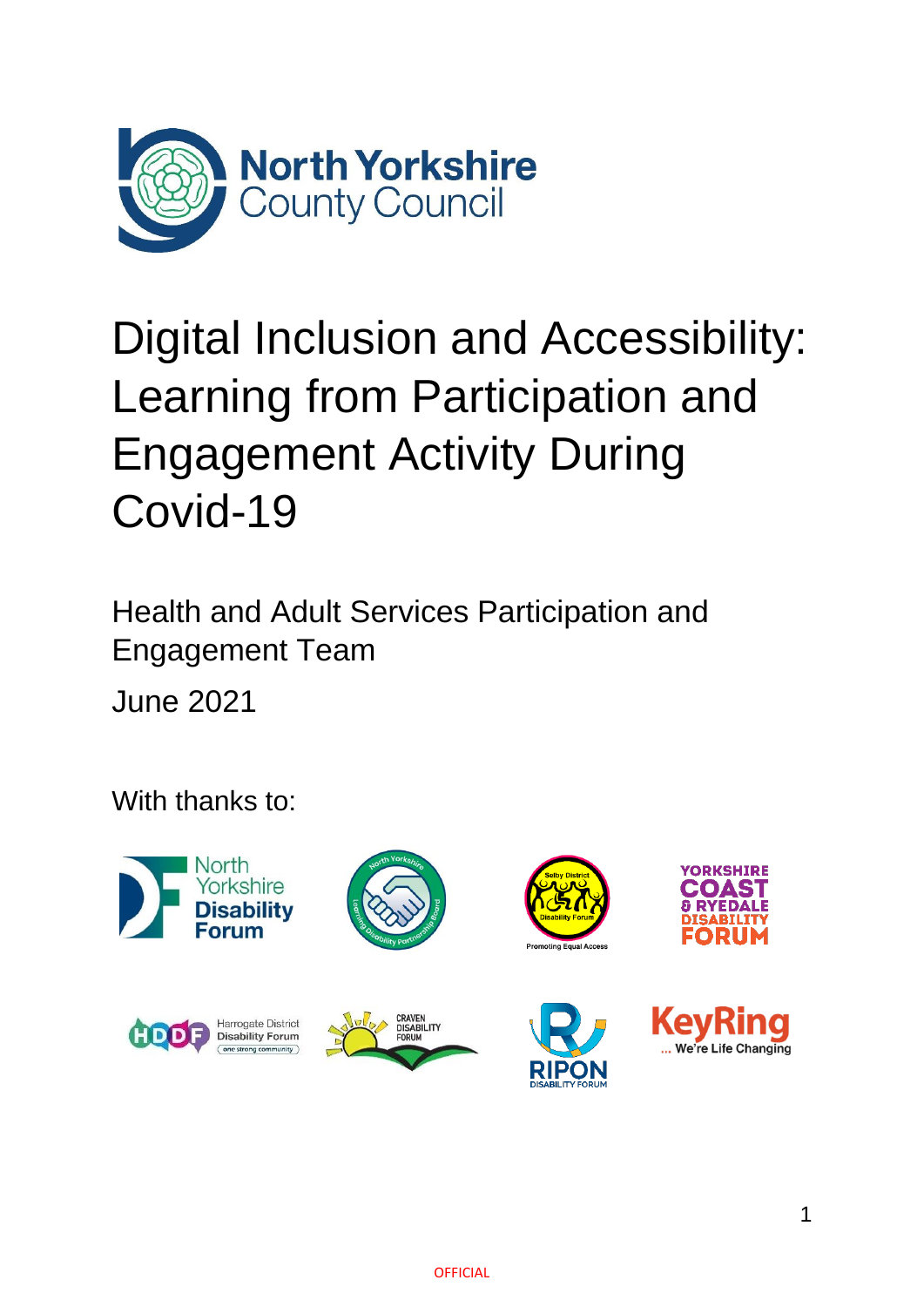# **Executive Summary**

This report by the Health and Adult Services Participation and Engagement team captures the experiences of people with physical, sensory and learning disabilities, and autistic people, in using online communication platforms during the pandemic.

It considers the opportunities and challenges that digital platforms present to accessibility and inclusion, as well as exploring potential solutions. The report highlights the benefits that online meetings have offered in terms of removing travel barriers and enabling people to stay connected and access new opportunities, as well as empowering people to develop new skills. At the same time, disabled people faced particular challenges around:

- Access to support for people who use care and support services;
- Digital skills, with particular concerns regarding online safety;
- The accessibility and functionality of different meeting platforms, as well as accessibility across websites more generally; and
- The affordability of, and access to, a device and high quality data connection, and the accessibility issues which a poor connection can create.

This executive summary cannot, however, do justice to the rich complexity of experiences that people have shared with us. Quoted extensively throughout, people's insights are the mainstay of this report and demonstrate that a person-centred approach and careful consideration of a wide range of factors is vital to address accessibility issues when engaging and working with people online.

The report closes with key recommendations to improve digital inclusion. Recognising that there is much good work already underway, this report recommends that North Yorkshire County Council and other providers consider any new or additional actions required to enable the following:

- Digital inclusion training is accessible to disabled people, including ensuring that the staff/volunteers who deliver it have the skills to support people with a range of disabilities.
- Digital skills are included in skills development and transition for young people with SEND.
- Accessible information is made available to help people to understand how to stay safe online and colleagues who support people are aware and make use of it.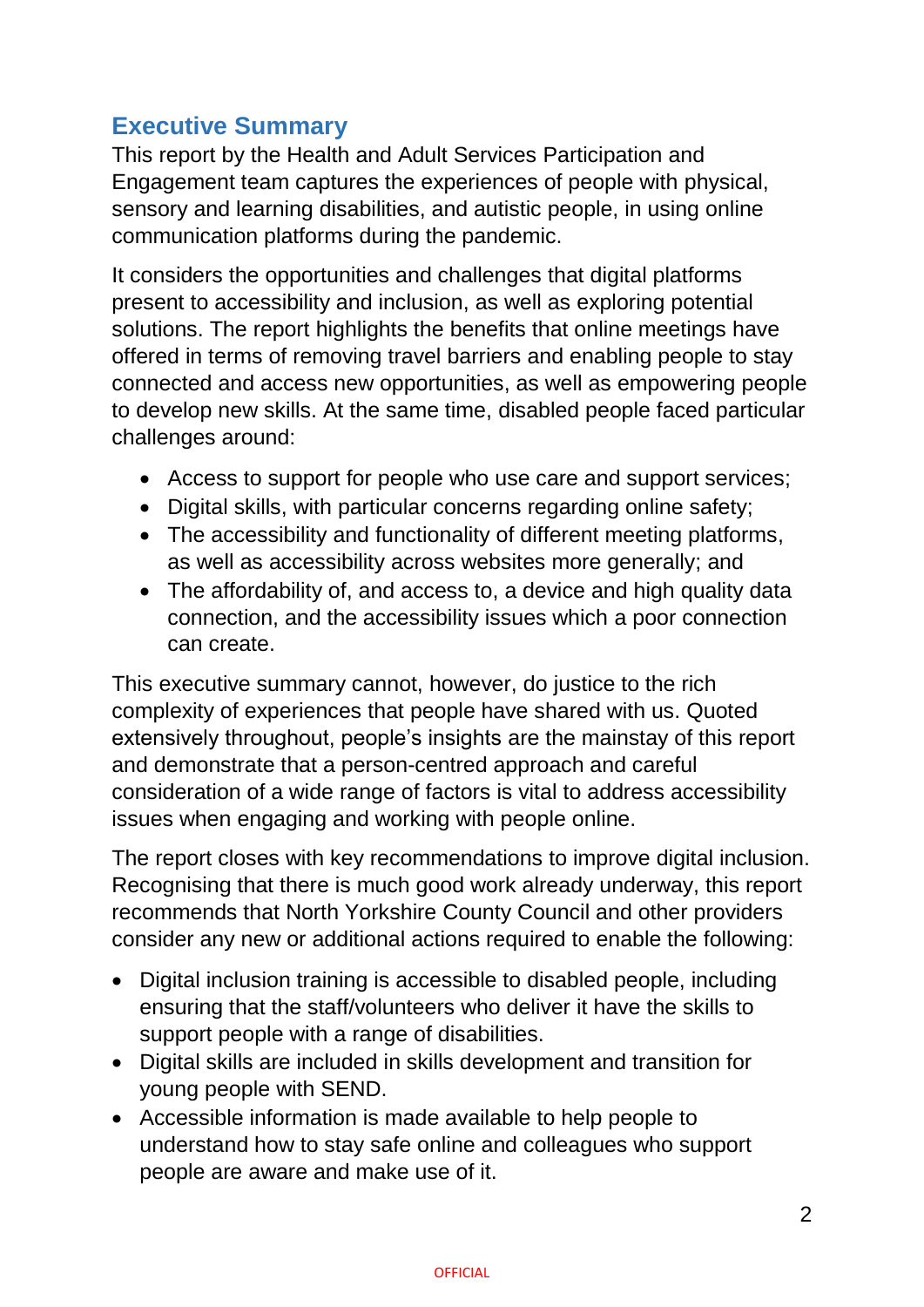- Guidance is made available to providers and individuals about supporting people to safely access technology and online content, including enabling people to have choice and control in use of technology.
- Information, advice, guidance and training is available to people about managing data and choosing and switching broadband or mobile data providers.
- People can access opportunities to try out different technologies and devices.
- Allow flexibility and choice when selecting video conferencing platforms to take account of people's accessibility requirements and familiarity with certain platforms.
- Increase access to affordable devices, for example via digital inclusion initiatives, and ensure that the criteria for access are sufficiently inclusive and the opportunity to access such initiatives is well-communicated.
- There is the facility for people to join online meetings by dialling in by telephone.
- Support to use technology is considered within the commissioning of care and support packages.

## **Scope of this report**

Please note that this report is not attempting to reflect all activity across NYCC relating to digital access and inclusion; we are aware that there will be lots of learning by other teams and examples of good practice. The report captures the experience of the HAS Participation and Engagement (HAS P&E) team and the people with whom we directly work, as our contribution to organisational learning and ongoing development of solutions to the barriers to digital inclusion experienced by some North Yorkshire communities.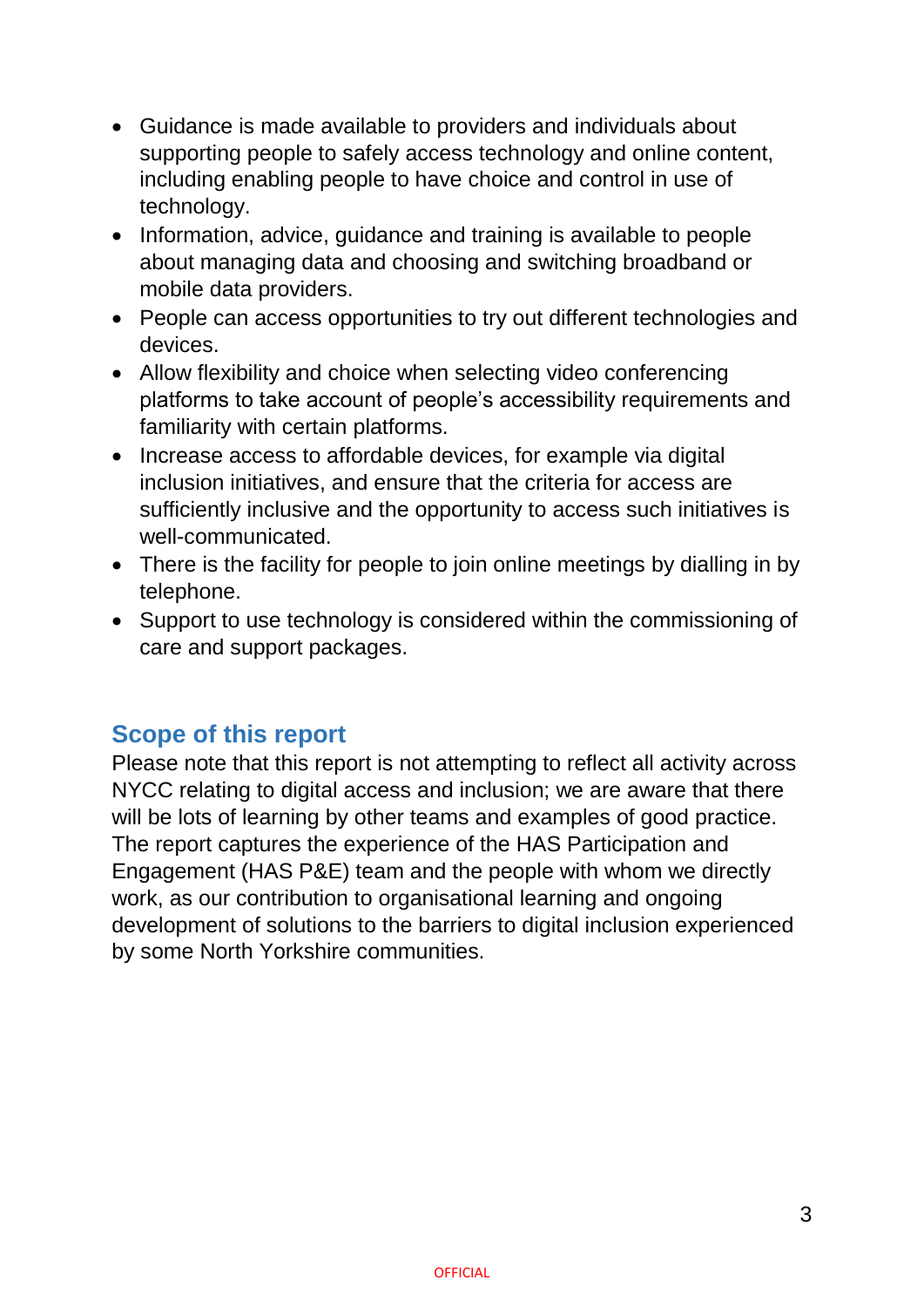# **Background**

The COVID-19 pandemic has led to an unprecedented growth of online and digital platforms to communicate. This has created both challenges and opportunities for disabled people. The HAS P&E team has continued to work with disabled people throughout this time, both onand offline. This report presents insights and experiences that disabled people have shared with us directly, alongside our own learning, and feedback from the self-advocacy support team at KeyRing. It asks what can be learnt from the pandemic and how can it inform the way we use technology to support disabled people in the future.

## **The bigger picture**

Technology has much to offer disabled people and assistive technology in particular has been heralded as offering opportunities to overcome a range of accessibility issues. However, research consistently shows that disabled people are at higher risk of digital exclusion.

Lloyds Bank UK Consumer [Digital Index 2020 highlighted:](https://www.lloydsbank.com/assets/media/pdfs/banking_with_us/whats-happening/lb-consumer-digital-index-2020-report.pdf)

- Disabled people are 25% less likely to have the skills to access devices and get online by themselves.
- 42% of disabled people had a low or very low level of digital engagement.
- 7% of people who had not been online in the last 3 months said that they had an impairment which prevented them from using the internet.
- Disabled people are 22 percentage points less likely than nondisabled people to have the seven key foundation digital skills. People with physical and sensory disabilities are least likely to have these skills.
- Disabled people are 40% less likely than non-disabled people to have received digital skills support from their workplaces.

Disability also intersects with other factors and inequalities that place people at greater risk of digital exclusion. Disabled people are [more](https://www.jrf.org.uk/data/poverty-rates-families-disabled-person)  [likely to be living in poverty,](https://www.jrf.org.uk/data/poverty-rates-families-disabled-person) more likely to be [unemployed,](https://commonslibrary.parliament.uk/research-briefings/cbp-7540/) more likely to have left school with [no qualifications,](https://www.ons.gov.uk/peoplepopulationandcommunity/healthandsocialcare/disability/bulletins/disabilityandeducationuk/2019) and more likely to be [aged 65](https://www.gov.uk/government/publications/disability-facts-and-figures/disability-facts-and-figures)  [years or](https://www.gov.uk/government/publications/disability-facts-and-figures/disability-facts-and-figures) older. All of these also place people at higher risk of digital exclusion.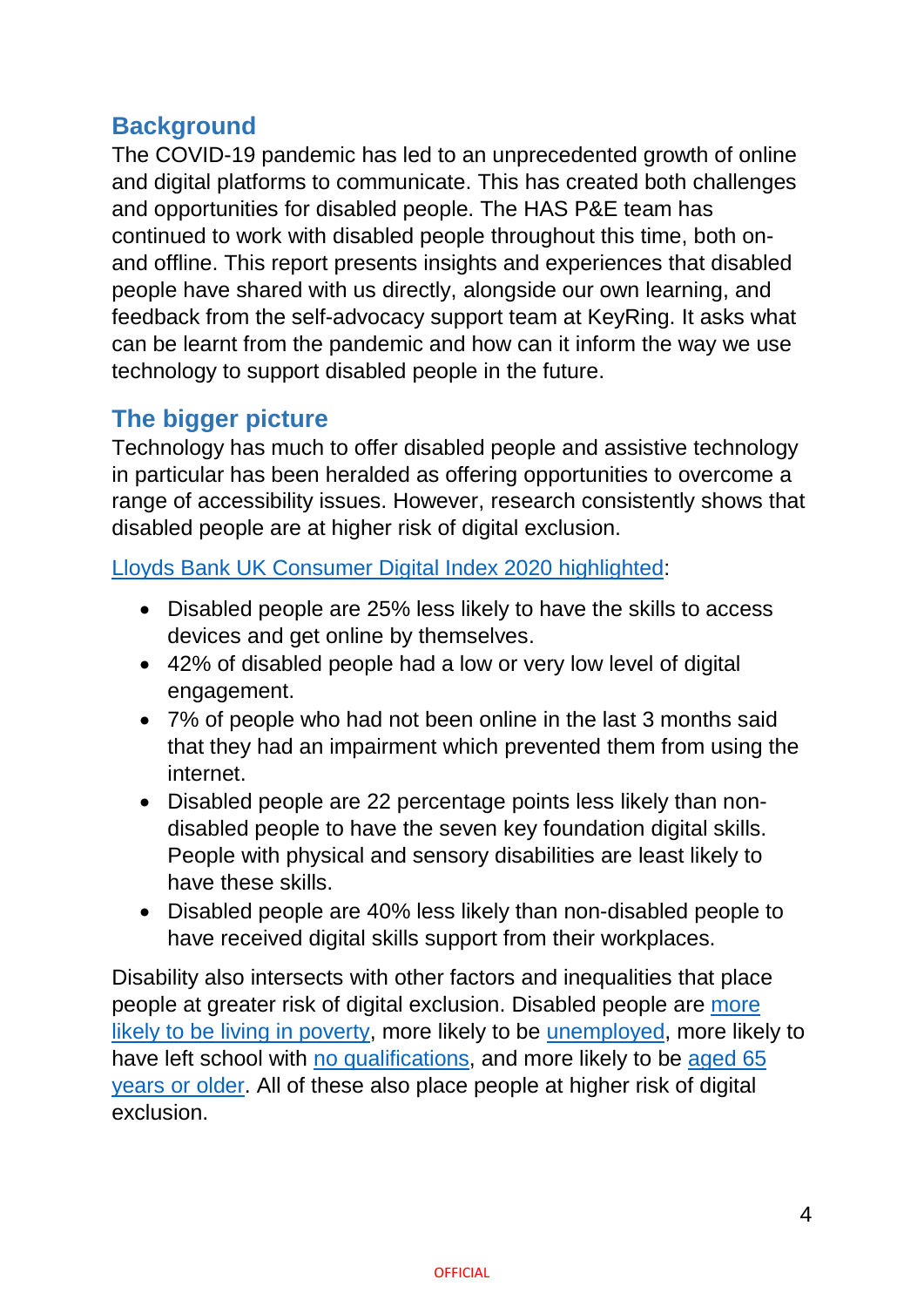# **Where is our data from?**

This report draws on feedback provided by the following groups:

- Members of North Yorkshire Disability Forum and Local Disability Forums—user-led groups for people with sensory and physical disabilities (approx. 25 individuals)
- Self-advocates with a learning disability and/or autism (approx. 68 individuals)
- Service providers
- KeyRing Self-Advocacy Support Team (service commissioned by NYCC to support people with a learning disability and/or autism to speak up about what is important to them and others)

North Yorkshire Learning Disability Partnership Board (NYLDPB) also created an easy read survey about people's experiences of using technology and the internet. We had 10 responses to this survey. The questions can be found in Appendix 1.

In addition to the above, the team has continued to work with a number of community forums and with partners and colleagues to continue engagement activities via online platforms (as well as other methods), and this experience has contributed to the findings in this report.

#### **"A whole new can of worms—but in a good way!"**

On 16 March 2020, Boris Johnson addressed the nation and advised everyone to avoid non-essential contact with others and unnecessary travel as far as possible. North Yorkshire Disability Forum was due to meet in York four days later, bringing together NYCC staff and people with physical and sensory disabilities from across the county. Rather than cancel the meeting, the P&E team decided to move to an online platform. The forum had never met online previously, and members had only limited experience of online meetings.

Not everyone was able to join the meeting, reflecting some of the issues discussed in more detail later in this report. But people who did take part were very positive—it was "a whole new can of worms—but in a good way!" Members particularly highlighted that it had saved a lot of travelling and made the meeting more accessible to people who cannot travel. People were also excited about the possibilities it allowed for inviting people from further afield.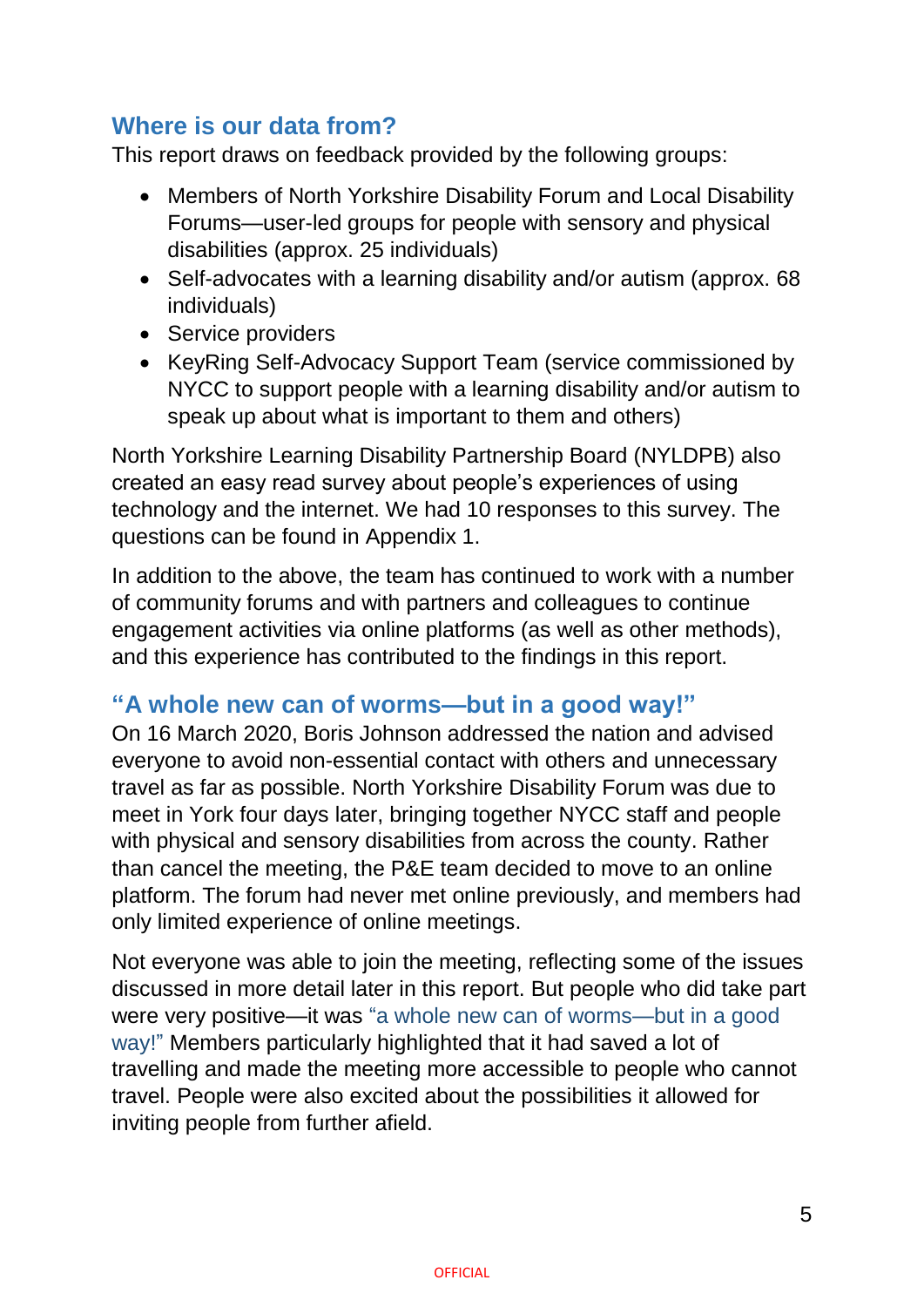Since then, North Yorkshire Disability Forum have continued to meet online and the local disability forums we support have also successfully held online meetings. One local disability forum told us that online meetings had enabled new members to join who had previously been unable to attend in-person meetings. They are now looking at how they can continue to offer people the option to join online when they return to in-person meetings. However, they were equally concerned about members who had not been able to join meetings throughout the pandemic due to digital exclusion issues.

North Yorkshire Learning Disability Partnership Board and its associated subgroups have not met online, reflecting the challenges that online platforms pose to making meetings accessible to people with a learning disability and autistic people. Nevertheless, many self-advocates have developed digital skills and gained newfound confidence in using technology. They have enjoyed taking part in online meetings, webinars and groups. This includes joint meetings with North Yorkshire Disability Forum where they have put questions to Richard Webb, NYCC Corporate Director of Health and Adult Services. Their first question to Richard asked about the council's plans to offer training and support to help people access technology.

Self-advocates told us that learning to use technology opened up new opportunities to have their voices heard, empowering them to participate in meetings and events across England and beyond. A great example of this is the All Party Parliamentary Group about COVID-19 that North Yorkshire self-advocate Dean joined in November 2020. Dean questioned Justin Tomlinson, Minister for Disabled People, about support to ensure people with a learning disability and autism did not feel isolated. Self-advocates told us:

"*Through KeyRing I have learnt how to use Zoom. During most days of the week I have become involved with other KeyRing members from all over the country. Because of this I don't feel so alone as I've got something to look forward to and I've made new friends. I've even made friends overseas in Ghana to find out how things are there."*

"*I would have been fed up and bored without the online meetings and activity packs as they have been really helpful. I have been really involved in lots of groups and meetings online and part of the LDE [Learning Disability England] group checking the website. I feel very proud of everything I've done this year*."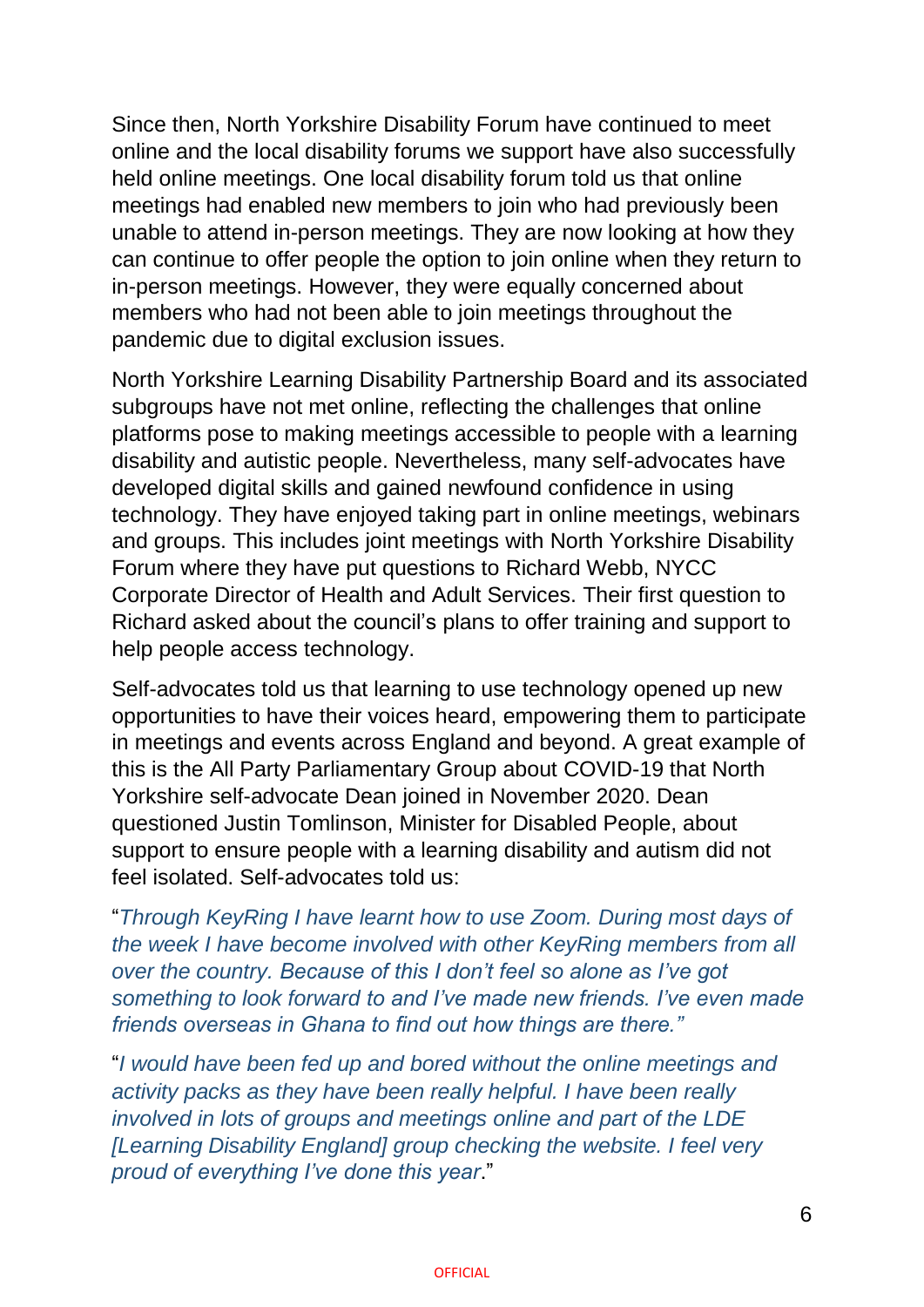Some self-advocates said they are now more active and connected than ever:

*"Even though we have been in lockdown I think I have been learning more than ever. I am more active than ever now. KeyRing has been doing a lot of things online and on social media and I've been taking part. I've been to lots of webinars which were about different issues like human rights and DNR's. I would have felt really isolated if KeyRing hadn't put me in touch with these people. Now I have lots of contacts and I am really active on social media but before lockdown I didn't know about these organisations or groups. The meetings that KeyRing either organised or told me about have given my days structure. I would have been lounging around feeling miserable and getting upset but the meetings gave me a reason to get up, wash my face and get dressed and has helped with my mental health*."

As people's comments highlight, taking part in these events and meetings has been very important for people's mental health and wellbeing. It has helped people develop new routines, stay connected and maintain a sense of purpose. This is reflected in responses to the NYLDPB survey too: social media, online meetings, staying in touch with friends and keeping up to date with what's happening in the UK and beyond were common ways that people told us they used technology.

KeyRing have initiated a weekly Zoom quiz which has been an enormous success and has enabled people to develop new skills and meet new people:

*"When we introduced the self-advocacy quiz, we did not anticipate just how popular this would be. Over the last six months since the quiz first started, we have seen a real change in people's self-confidence as they take it in turns to host the quiz. Each quiz host chooses ten general knowledge questions and selects ten pieces of music for contestants to guess. The quiz has been very supportive and well attended, with up to 20 people with a learning disability joining each week from across the county. As a result, many friendships have developed and these have continued to flourish outside of the quiz."*

Self-advocates who have not been able to do this have felt more isolated and KeyRing's weekly phone calls and activity packs have been important to enable people to continue to take part and feel included.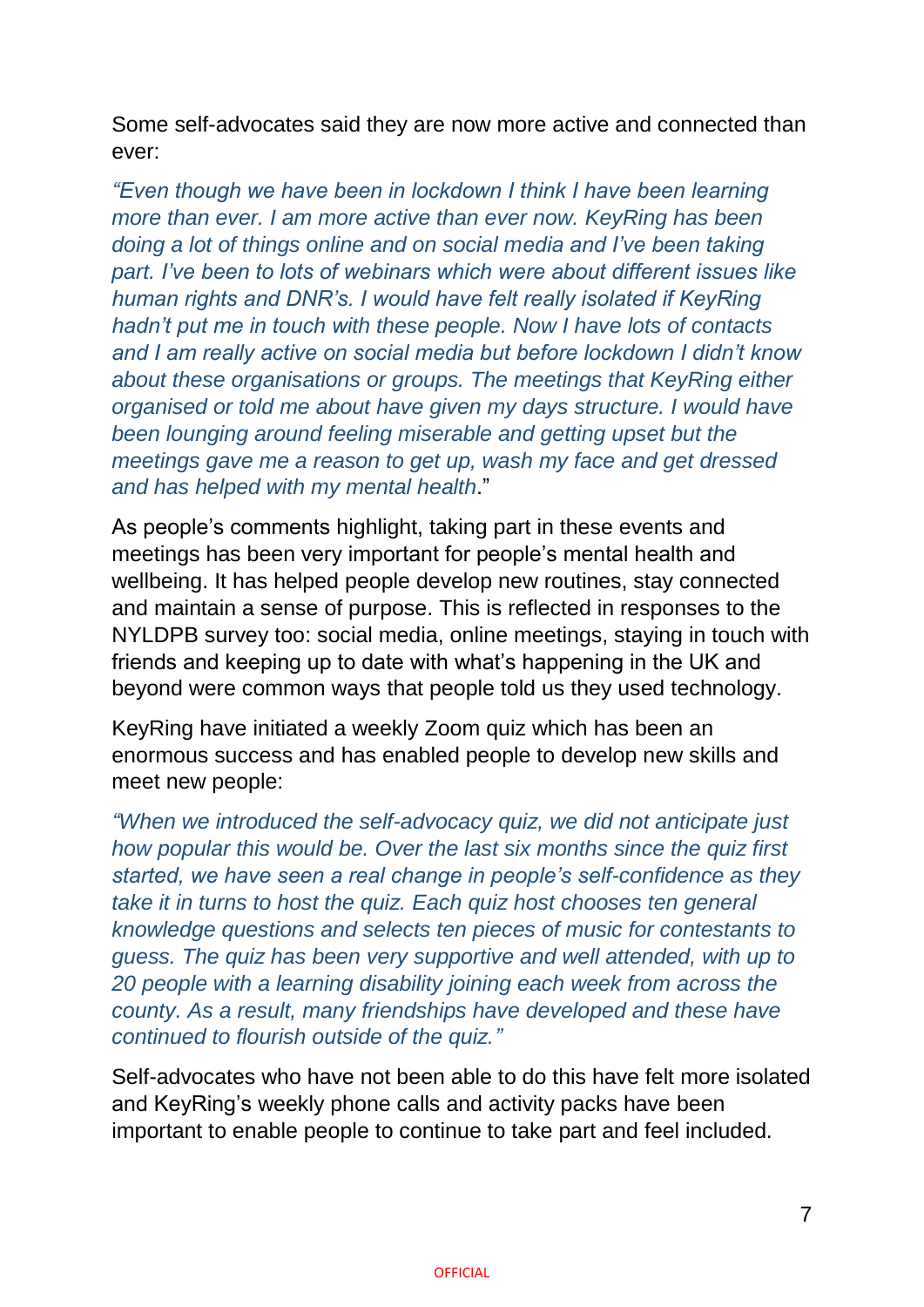This highlights the importance of continuing to provide offline opportunities alongside supporting people to get online.

*"I really miss going to the KeyRing meetings and seeing everyone but Jess rings me every week, it's nice to keep in touch. I really like the word-searches and activity packs we get through the post and the quiz questions and surveys we go through*."

There is, then, much to gain from technology. The rest of the report looks at some of the key challenges that disabled people in North Yorkshire face getting online. It offers tips to overcome these and makes key recommendations.

## **Online skills**

Members of disability forums and self-advocates have had varying levels of familiarity with technology. Some people were experienced technology users but had limited experience of using online meeting platforms. Other people got online for the first time during the pandemic. KeyRing worked closely with self-advocates to support them to get online.

Before the first online North Yorkshire Disability Forum, the HAS P&E team invested a significant amount of time in offering all members a halfhour, 1-1 session practising with GoToMeeting, our chosen platform. This enabled people to get familiar with the platform and troubleshoot any issues (e.g. getting cameras working) before the meeting. We also produced an easy read participant's guide (see Appendix 2). This explained how to join and key features, as well covering important online meeting etiquette.

GoToMeeting was chosen as, from previous experience within the P&E team, it met our accessibility requirements and was easy to use. This was essential for the people with whom we work.

We have continued to offer ongoing 1-1 sessions to help people troubleshoot problems, set-up new equipment and install meeting software on additional devices. It is important not to underestimate the amount of time needed for this or the variety of ongoing issues that can arise. Meeting platforms can look substantially different on different devices, and software updates can trigger compatibility issues.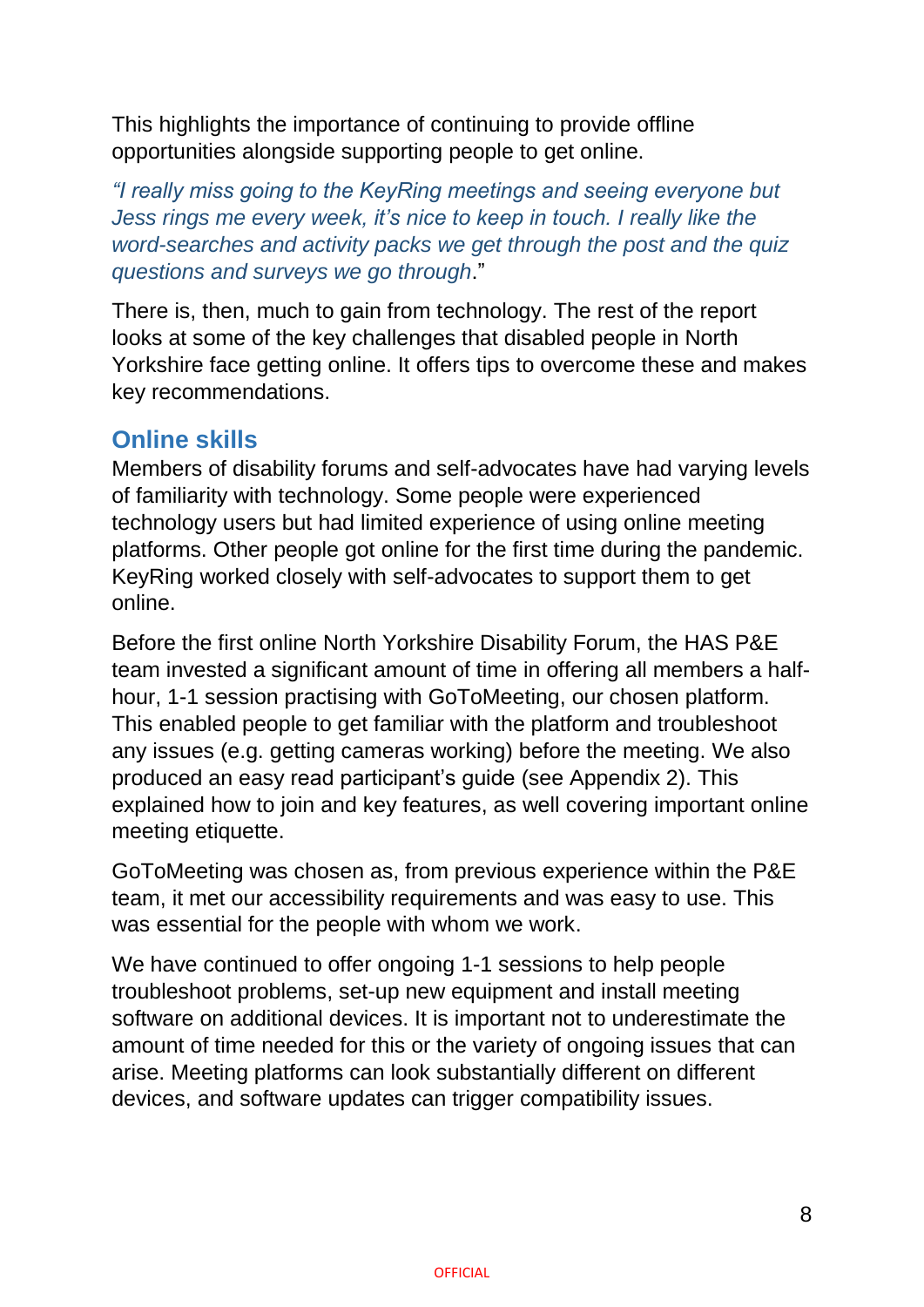Respondents to the NYLDPB questionnaire told us that accessible information about technology was key to helping to make the internet more accessible for them.

Asked 'What kind of help would be useful for you?', self-advocates told us:

*"Easy to read information on how to fix problems on computer or laptop or if needed someone to show me what to do or somewhere I can trust to fix my equipment"*

*"Good clear easy information on a CD which I can play to hear how to do things for myself"*

Some self-advocates said they and their friends would like more training on particular tasks such as using Zoom. Five out of ten self-advocates who responded to the questionnaire told us that they were concerned about security and privacy or online bullying, indicating more training and information may be needed in this area.

*"I worry that I might get hacked by hackers if I'm not careful. Internet Trolls… I would like to know that when I'm using the internet, I know which website is safe for me to go onto."*

*"Sometimes I worry about people saying horrible things about disabled people on Facebook."*

*"[I] Worry about clicking on the wrong thing. Being taught how to use it properly [would help], so I'm not as afraid."*

These concerns echo the [Lloyds Bank UK Consumer](https://www.lloydsbank.com/assets/media/pdfs/banking_with_us/whats-happening/lb-consumer-digital-index-2020-report.pdf) Digital Index 2020, which showed that privacy and security concerns were the most common reason people gave for not being online.

People highlighted how empowering it was to develop digital and problem-solving skills.

*"Sometimes I make mistakes and my mum helps me but I am proud that I can do it myself, I learnt at school."*

*"I am proud for being able to use Zoom and get on the KeyRing Facebook page by myself."*

People also told us that prior to the pandemic they had appreciated being able to get 1-1 support in local libraries. Services such as AbilityNet have continued to offer telephone and online IT support to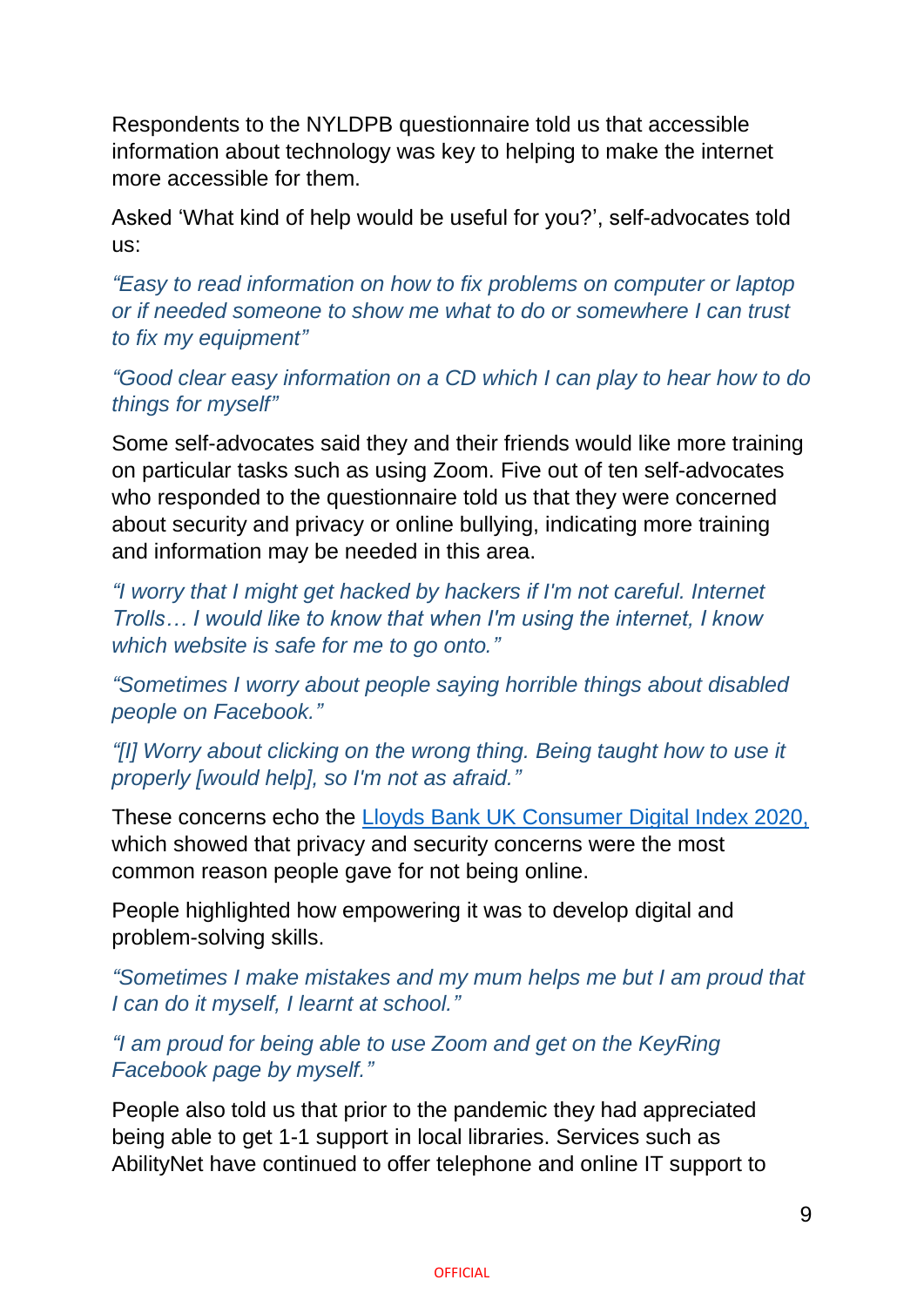disabled people throughout the pandemic. However, for people who need face-to-face support, the pandemic has presented obvious challenges. Living Well have been able to provide some face-to-face support with getting online. Although this service is not designed for people with ongoing care needs, during the pandemic they have been working with people with on-going care and support needs.

### **Sources of help**

[NYCC Adult Learning](https://ebsontrackprospect.northyorks.gov.uk/Page/ProspectusList?search_TOPIC_operator=Equals&search_TOPIC_type=String&search_TOPIC_value=ICT) have developed simple online courses to help people gain confidence in using a range of online tools including Zoom, Microsoft Teams and Skype. The courses are entry level and are suitable for someone who has very basic IT skills.

[Living Well](https://www.northyorks.gov.uk/living-well-north-yorkshire) have digital champions and all team members can support someone to get on-line. They can refer people to NYCC training and learning sessions on digital inclusion. They also access free computers, tablets and mobiles when available and can support people to apply to charities and beneficiary funds to get IT equipment.

[Citizens Online](https://www.citizensonline.org.uk/) is a new project that aims to set up a network of "Digital Champions" across North Yorkshire who will help local people to learn how to use digital technology and stay safe online. They offer Champions a range of training, including some that is specifically aimed at supporting people with a learning disability. They also have a digital skills support line that learners can ring to request support: 0808 1965883.

[AbilityNet's ITCanHelp volunteers](https://abilitynet.org.uk/at-home/request-free-it-support-home) provide free IT support to older people and disabled people of any age.

KeyRing have produced some Internet safety resources which can be used to start conversations about how to stay safe online. They can be downloaded here: [https://www.keyring.org/news/internet-safety](https://www.keyring.org/news/internet-safety-resources.aspx)[resources.aspx](https://www.keyring.org/news/internet-safety-resources.aspx)

Dimensions have made an easy read guide to staying safe on the internet. You can download it here: [https://www.dimensions-uk.org/wp](https://www.dimensions-uk.org/wp-content/uploads/Staying-safe-on-the-internet-Easy-Read-guide.pdf)[content/uploads/Staying-safe-on-the-internet-Easy-Read-guide.pdf](https://www.dimensions-uk.org/wp-content/uploads/Staying-safe-on-the-internet-Easy-Read-guide.pdf)

Ace Anglia and Leading Lives have made a series of easy read booklets and talking text videos to give advice, tips and support around staying safe online. They cover topics like passwords, scams and paying for apps. They are available here: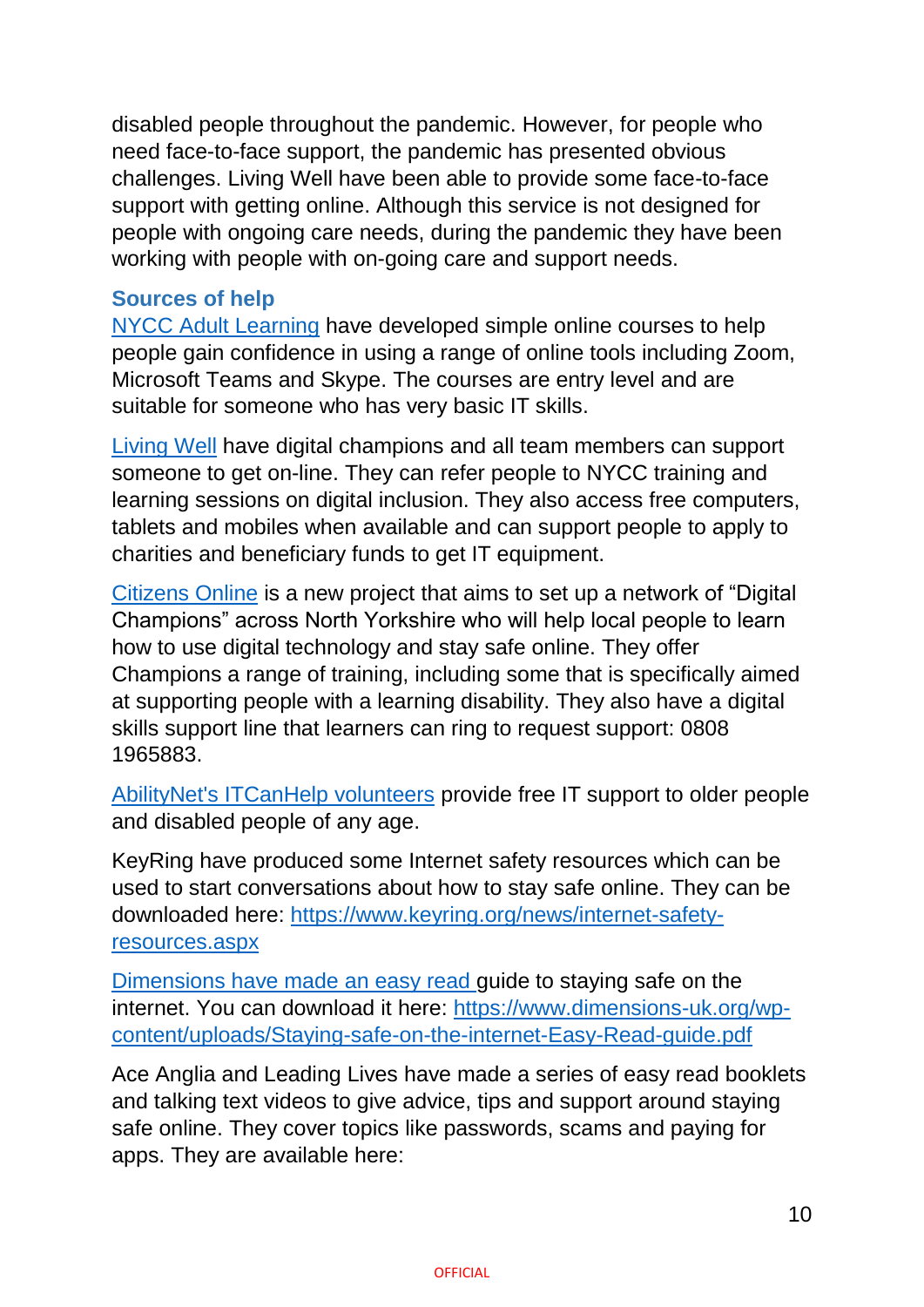### [https://suffolkordinarylives.co.uk/information/staying-safe-online](https://suffolkordinarylives.co.uk/information/staying-safe-online-resources/)[resources/](https://suffolkordinarylives.co.uk/information/staying-safe-online-resources/)

# **Accessible technology, Accessible websites**

Disabled people, particularly people with physical and sensory disabilities, told us that smart devices like Alexa were useful in enabling them to do household tasks, browse the internet and stay in touch with others. During the pandemic, one local disability forum member obtained a grant from Stronger Communities to purchase [Echo devices to loan](https://www.northyorks.gov.uk/everyone-together-and-no-one-left-behind)  [out to people with sight loss and hearing loss.](https://www.northyorks.gov.uk/everyone-together-and-no-one-left-behind) These enabled people who were shielding to access audiobooks, songs, jokes and voicecontrolled calling to friends and family, at a time when they had little other contact with people. Echo Shows, which have screens, were particularly useful for people with hearing loss as they have video calling and options for subtitles. This video option means that British Sign Language users can sign each other.

It is key to ensure that disabled people and those who support them are aware of how different types of technology can meet their specific access needs. One person told us, for example, that a smartphone that uses keys rather than a touch screen would be helpful. Another person suggested "*NYCC should do another digital technology day to let people try things out*". This refers to the digital drop-ins which were held as part of the [My Health My Tech engagement](https://www.nypartnerships.org.uk/sites/default/files/Partnership%20files/Health%20and%20wellbeing/Health%20and%20Wellbeing%20Board/My%20Health%20My%20Tech%20engagement%20report%20final%20March%202019.pdf) activity, where people could watch demonstrations of different types of technology and try them out for themselves.

It is equally important that web content is accessible and works with assistive technology such as screen readers. Unfortunately [WebAIM's](https://webaim.org/projects/million/)  [2020 review](https://webaim.org/projects/million/) of the top one million websites found that over 98% of home pages failed to meet the Web Content Accessibility Guidelines 2 (WCAG 2), the international standard for making accessible web content. In the UK, public sector websites, including the NYCC website, now have a legal duty to ensure they have a plan to comply with accessibility regulations which are based on WCAG standards. In NYCC, the council's communications and digital teams have an ongoing review programme to ensure that our website meets the legal requirements. Our accessibility statement is here:

<https://www.northyorks.gov.uk/website-accessibility>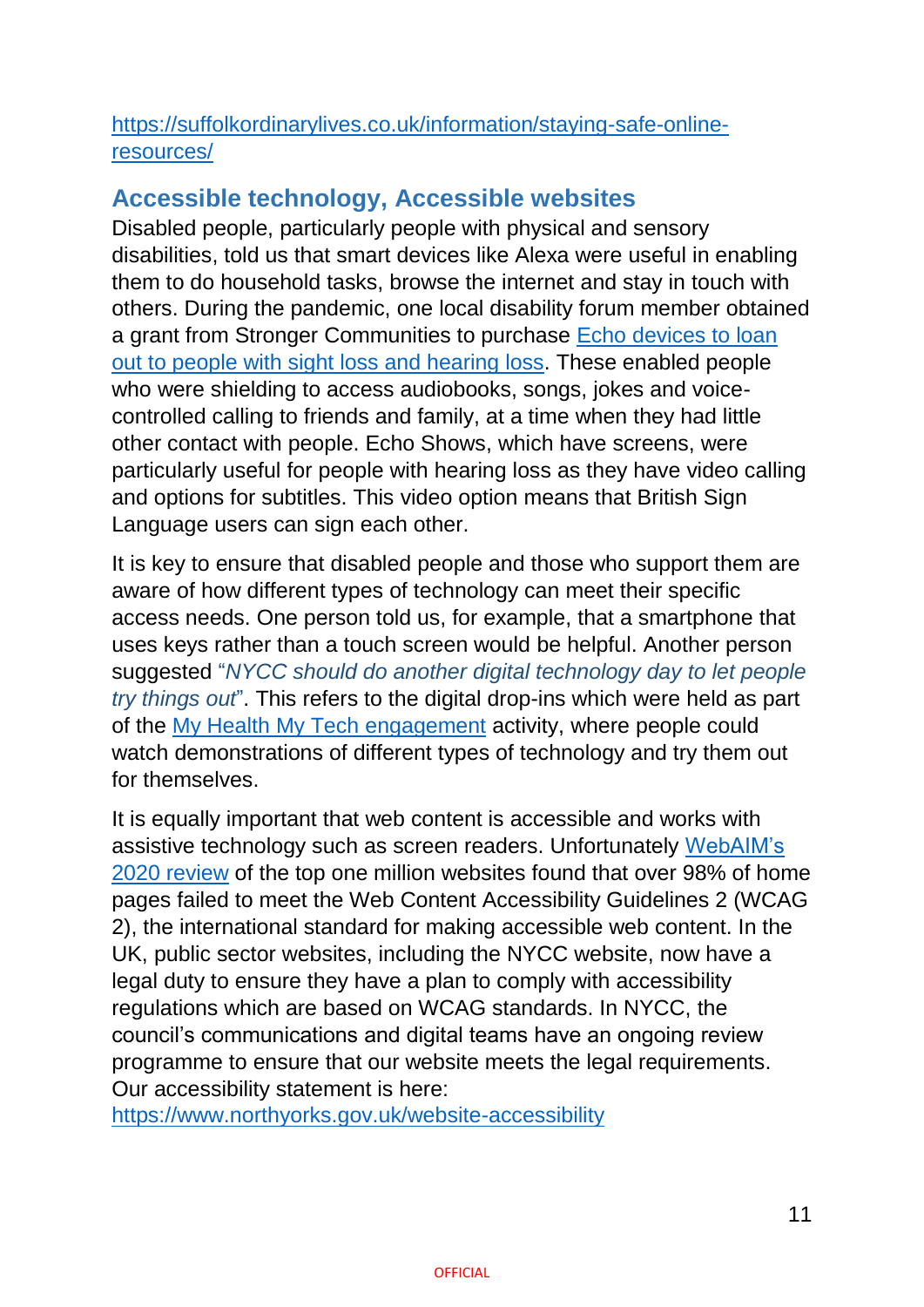## **Top Tips**

Some local sight support charities have resource centres where people can try out assistive and adaptive technology, when coronavirus restrictions permit.

NYCC Health and Adult Services provided the opportunity to try adaptive technology during digital drop-in events in 2019, which received positive feedback from attendees.

## **Support**

Access to support emerged as a key issue, particularly amongst selfadvocates with a learning disability and autism. Some people were confident using certain devices like a tablet, but needed support to use a laptop, or to use particular programmes, particularly when they ran into problems.

*"I need bit of help using internet when things go wrong for example using GoToMeetings and Microsoft teams."*

*"I don't use the tablet to send emails as I don't have support to do this as I am registered blind."*

Some people had support from family members; others needed help from support workers. One person told us *"Mum usually gives me as much advice as possible but if something happens, we usually don't know what to do"*. Another person said it would be helpful to have *"Good understanding by staff who support me on how to use the tablet to help me get online"* and that *"support staff need training to help more people get online"*. As this highlights, it is important that both support staff and family carers can access training to help them develop their own digital skills as well as those of the person they support. According to a survey of social care providers conducted during the pandemic as part of [Hft's](https://www.hft.org.uk/spc-for-2020/)  [Sector Pulse Check,](https://www.hft.org.uk/spc-for-2020/) 56% of providers said a lack of digital skills among staff was a fairly, or very large, barrier to individuals keeping in touch with loved ones.

We heard that staff were not always supportive of people getting online. Some did not regard this as part of their role and in some cases, providers' policies seemed to discourage it.

#### *"Staff help me but they say it is not their job to do this."*

Some self-advocates found that providers would not support them to download and access apps or would not facilitate them getting a data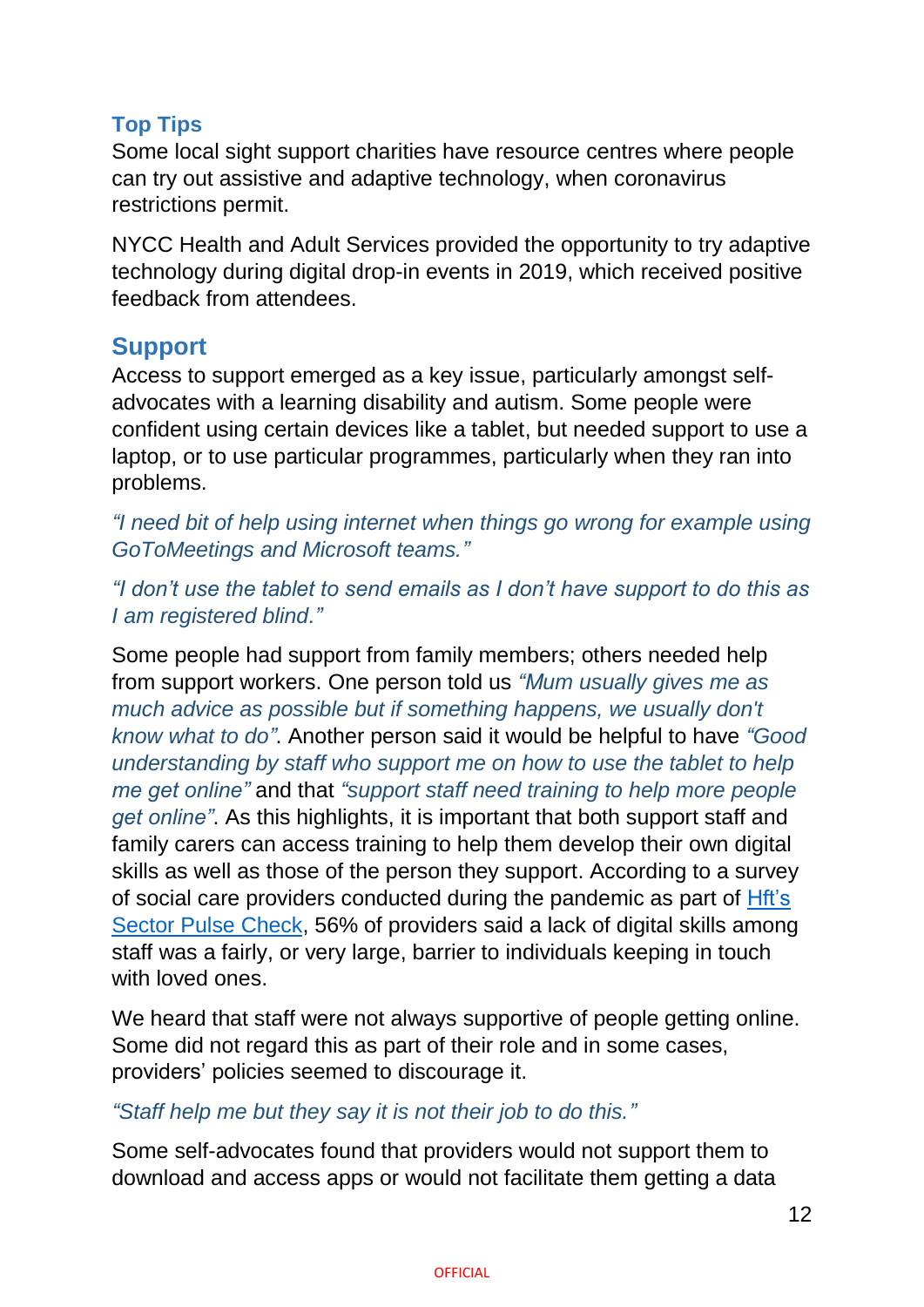package. We heard about conflicting perspectives on whether someone had capacity to use video calling and in one case staff had installed a password on the person's device that the person was not given, and which was subsequently lost.

Another person told us *"I … have a problem with Court of Protection [COP] who are in charge of my finances agreeing I have the money to pay for anything I want to buy on the internet"*. They told us "*If your money is held under COP there needs to be a clear process of how payment can be made to purchase apps"*.

We are aware that work is underway by the Court of Protection Team to address the above issue where possible and enable more choice and control for all people supported by the team.

Choice and control are consistent themes here. Providers and staff need to be supported to enable people to access technology in ways which are both safe and empowering.

# **Connectivity and Costs**

## **Connection**

By now, most people have been in an online meeting where someone has lost connection. There is significant ongoing work to improve the coverage of broadband and mobile data in North Yorkshire. However, [4.37% premises](https://labs.thinkbroadband.com/local/?area=E10000023) in the county still cannot access broadband that meets the Legal Universal Service Obligation of 10Mbps; in [Richmondshire this](https://labs.thinkbroadband.com/local/E07000166)  [rises to](https://labs.thinkbroadband.com/local/E07000166) 9.52%. This is significantly above the England average of 0.93% (statistics as of 9 March 2021). Mobile data can also be patchy with [35%](https://www.northyorks.gov.uk/news/article/north-yorkshire-partners-win-ps6m-pilot-boost-rural-connectivity)  [of the landmass in North Yorkshire not having 4G mobile signal.](https://www.northyorks.gov.uk/news/article/north-yorkshire-partners-win-ps6m-pilot-boost-rural-connectivity)

Connection issues can be frustrating, and require skills and confidence to resolve or work around. They can equally create access issues: poor video or audio quality can cause difficulties for people with sight loss, hearing loss or sensory processing difficulties. People with hearing loss in particular have told us that they find it hard to take part in online meetings because of not being able to hear what is discussed. And although turning off your camera and incoming video can help reduce the bandwidth needed, it also creates access issues for people who need to lip read.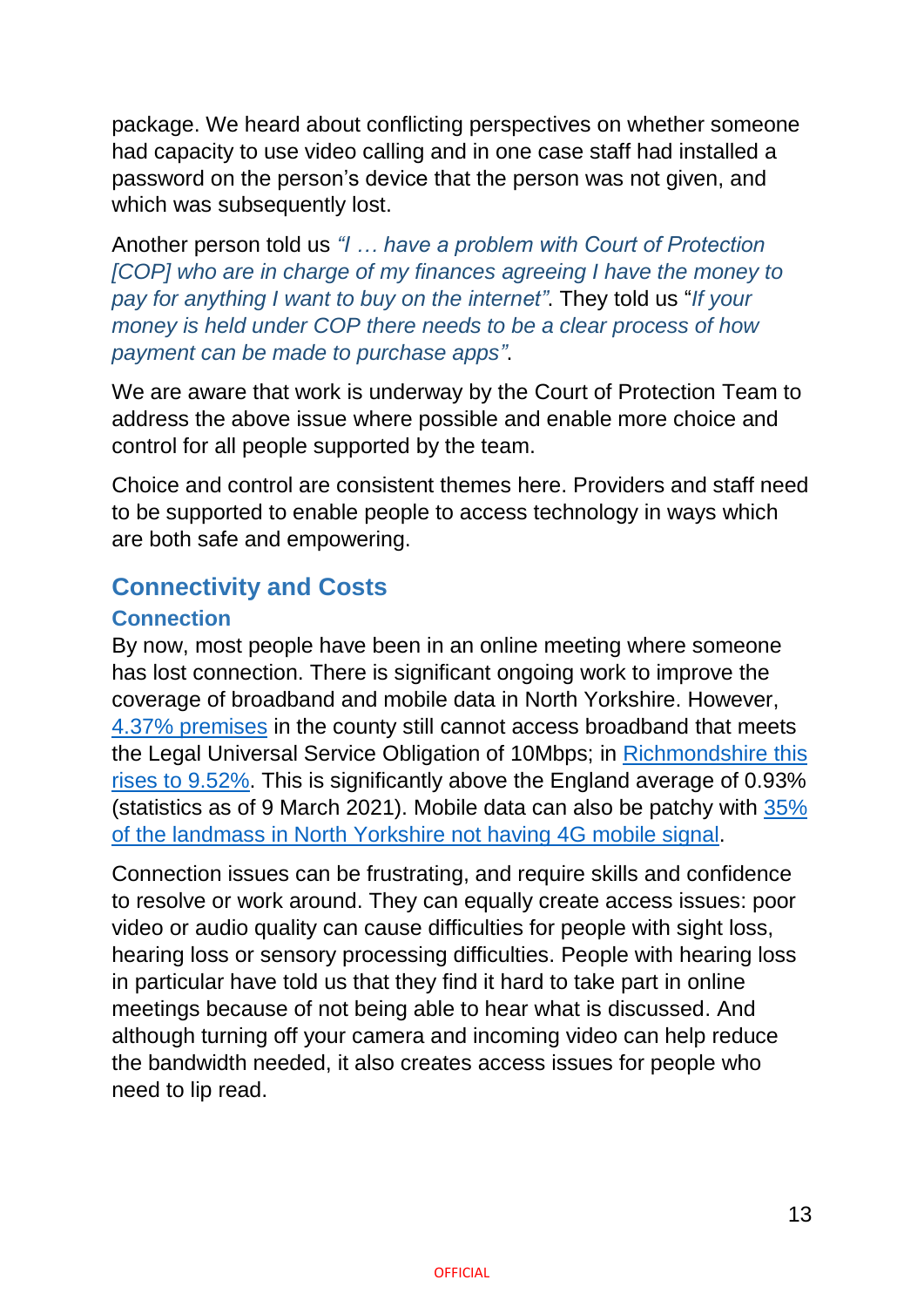#### **Mobile Data and Broadband Costs**

The high bandwidth required for video calling also means that joining online meetings using a mobile connection can consume a lot of data and become potentially costly. The more participants there are, the more data required. Add in screen-sharing and the data used is even higher. The amount varies by platform, but can reach up to [2.4GB per hour.](https://www.reviews.org/internet-service/how-much-data-does-zoom-use/)

It is important to help people who are new to using mobile data to understand how much data costs and how different activities use different amounts. One person told us that they had got a tablet two weeks previously but had used up all their data: "*I think we might [have problems with the cost of the internet] because we have run out of data but I don't know how much it costs or if we can afford more*". They added it would be helpful to have "*Some way of knowing how much we are spending on data*". This emphasises that a key aspect of developing people's online skills is empowering people with the knowledge to be able to manage their data effectively.

We also heard that some self-advocates struggled to understand how to get the best value for money from their mobile data or broadband contract, and how much difference it could make to switch contracts. There is a lack of easy read information about this and, although there are price comparison websites, these require data to access and are only available if you are already online.

It should be noted that disabled people are liable to be disproportionately affected by cost considerations: disabled people are [around 50% more](https://www.jrf.org.uk/data/poverty-rates-families-disabled-person)  [likely to be living in poverty than non-disabled people.](https://www.jrf.org.uk/data/poverty-rates-families-disabled-person) The average household [spends £37.25 per month on broadband.](https://www.ofcom.org.uk/about-ofcom/latest/media/media-releases/2020/4.7-million-uk-homes-have-struggled-to-afford-their-telecoms-bills-this-year) People getting online for the first time face higher initial connection costs for broadband; for people who do not currently have a landline the connection cost alone can be up to £140. This can mean that the actual cost is considerably higher than advertised.

For Council engagement work, one option is to use budgets previously used for participants' travel expenses to purchase data so people can participate. However, it is important to develop policies that ensure this is fair. People who have less disposable income may purchase data because they consider internet access a priority, while others who have more disposable income may prefer to spend their money in other ways. According to Lloyds Bank UK Consumer Digital Index 2020, of those who were offline, 38% of people said they spent their money on other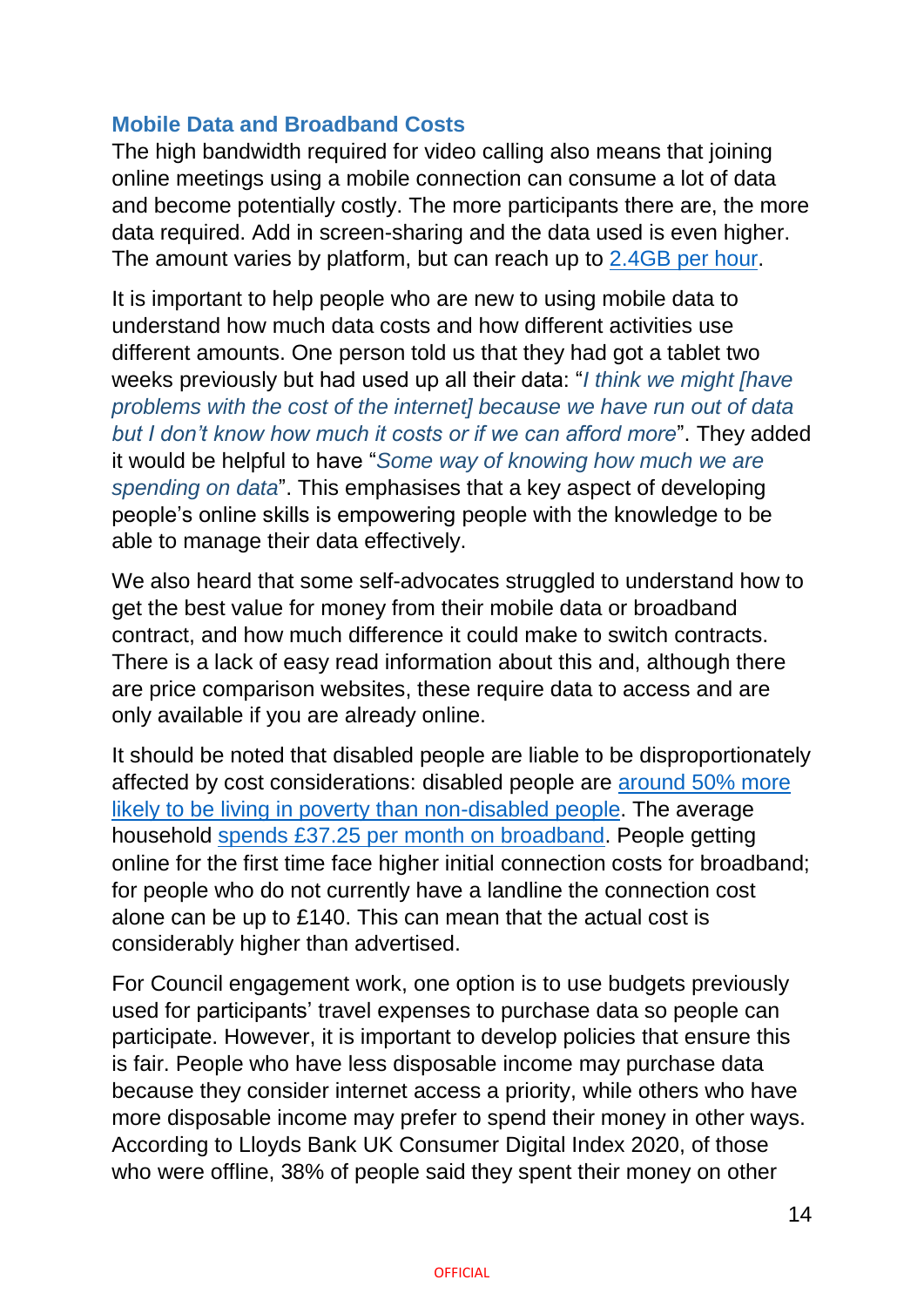things, compared to the 25% of people who said that it was too expensive.

#### **Access to Devices and Affordability**

Some forum members and self-advocates did not have access to a working device, and faced an additional outlay investing in new equipment or paying for repairs. Device costs can vary hugely and people told us they felt there was a lack of clear information about the choices available to people when purchasing digital equipment and the costs involved. Clear information would support people to understand the benefits of particular devices and make decisions about the most cost-effective equipment to buy.

NYCC has recently launched a project to re-use donated laptops and other devices for people in the county experiencing digital exclusion. A range of other tablet loan schemes exist, though some of them have restrictions, such as working with older people. Schemes that include 4G packages in the loan are useful and remove the barrier of data costs.

#### **Joining by Telephone**

For people who are offline, the opportunity to join online meetings by telephone has been vital and has meant that members can continue to participate. However, it is important to remember that this still has a cost consideration, with most dial-in options charged at local-rate. Our participation meetings last between 90 and 150 minutes and, particularly on mobile, charges can quickly mount up or consume a large proportion of a person's minutes. Even for people on inclusive landline packages, calls of over 60 minutes can start accruing charges of around 15p/minute; some local disability forum members told us they rang off and rejoined to avoid this.

We have reallocated travel expenses to ensure that people are not out of pocket, but we should be mindful that claiming back expenses requires people to make an initial outlay that may not be within everyone's means. Several video conferencing platforms offer a way around this by means of Freephone numbers or "Call Me" facilities, whereby the participant receives a call joining them to the meeting. These have the potential to reduce administrative load as well as making participation more straightforward and inclusive.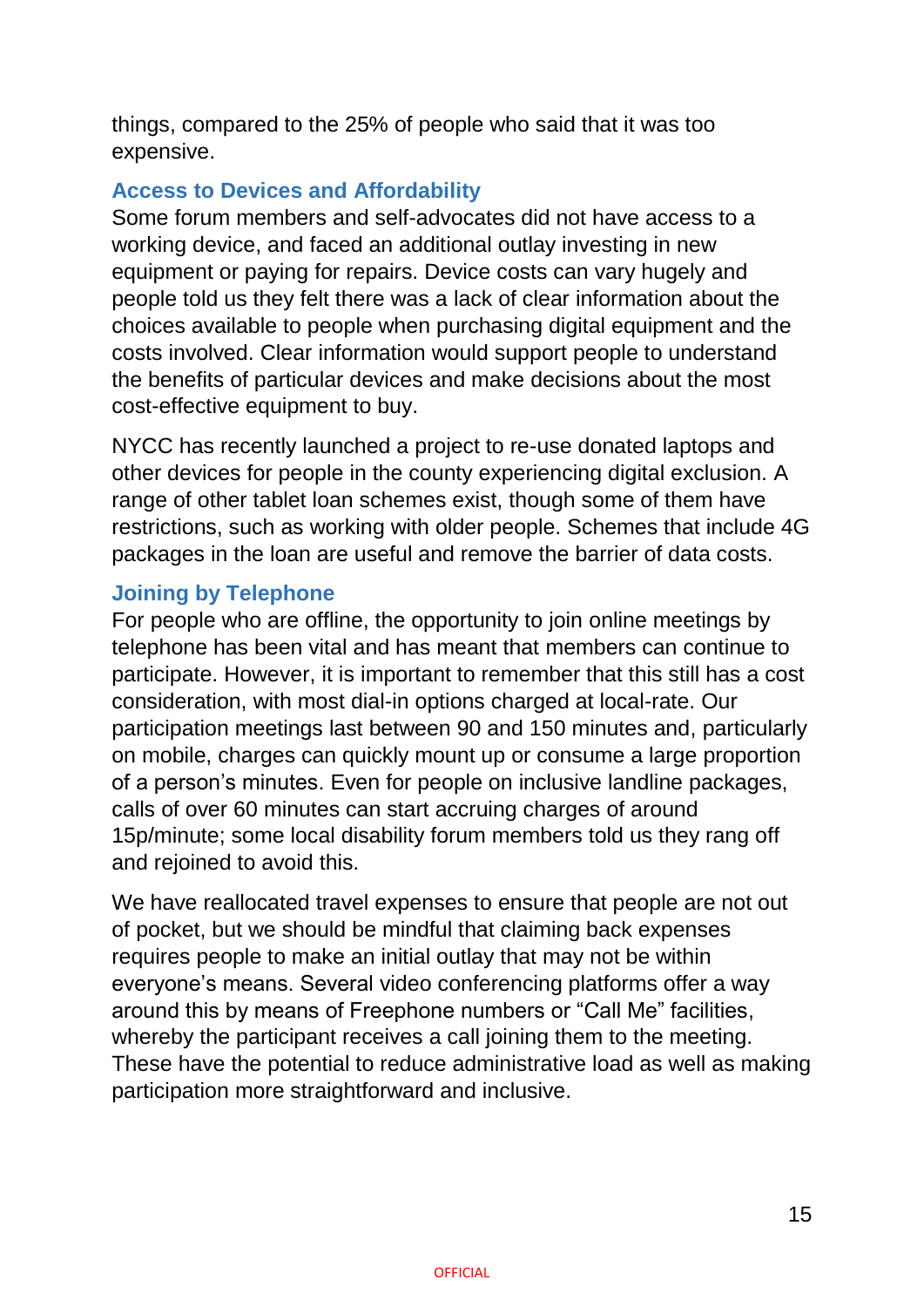## **Top Tips**

- Have a back-up plan if connection is poor. If audio or video quality is poor, consider using the chat box.
- Make people aware they can join by phone.
- Familiarise yourself with tablet and other technology loan schemes.
- Review expenses policies in light of phone and data usage.

# **Online meetings: finding the right platform**

Finding the right platform is key to ensuring a successful, accessible meeting. Different platforms offer different functions that may be more or less important to different participants.

Most platforms have a chat box. This can be useful in enabling people who have limited speech to participate. However, it can cause issues for people who use screen readers, as one disability forum member told us:

"*The only drawbacks are any comments that participants type appear on my screen as text, then of course my screen reader reads them aloud! This then cuts across current conversation, so I miss parts of it. I can't find a way of overcoming this. So if text appears on screen say to help hearing impaired participants it becomes a real problem."*

Some platforms such as Zoom allow users to "pin" another user's video to their screen and maximise it. This is useful for enabling BSL users to see an interpreter clearly. MS Teams and Zoom both offer automatic live closed captions, which can be toggled on/off by each individual user. However, this functionality is currently not available to participants joining NYCC MS Teams meetings if they do not have a Microsoft account. If sufficiently accurate, captions may be useful for some people with hearing loss, but it should be noted they do not reflect the richness of Deaf communication. We have noticed that several D/deaf members of disability forums have stopped joining online meetings, perhaps reflecting the communication difficulties that the digital medium creates. One local disability forum member told us:

*"[T]here are a lot of things people don't understand regarding a deaf persons communication with people, they use up to 90% body language, facial expression all these things are missing when you do online communication. Certainly it would help to have visual text because you would be able to follow the conversation however electronic*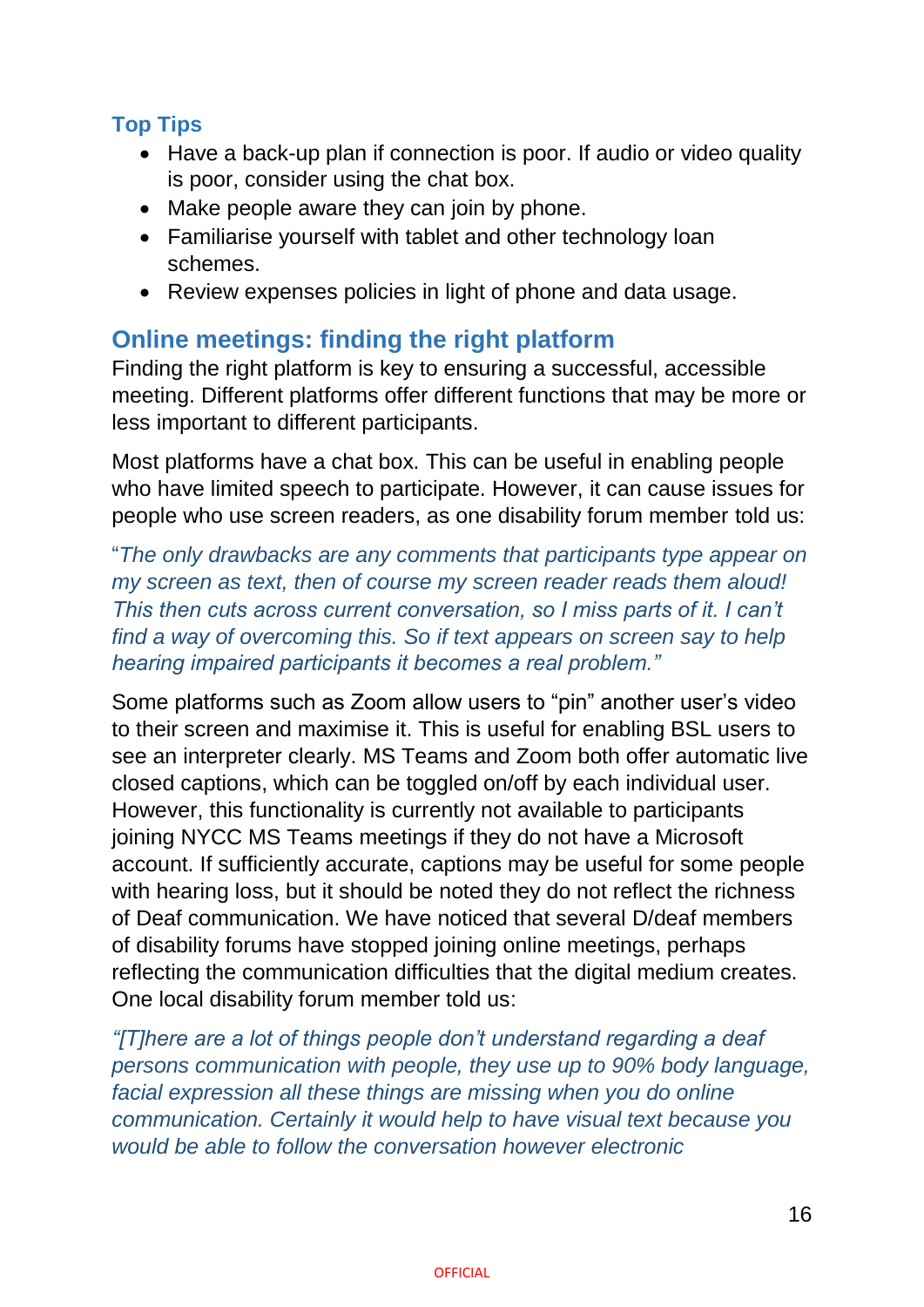#### *communication is a poor substitute for personal warm of people who prevents the loneliness and isolation of deafness."*

The P&E team have used GoToMeeting for disability forum meetings throughout the pandemic. Ease of use was a key driver in this - people can click a single URL to join on any device. The controls have clear icons and the platform prompts the user with messages such as reminding them they are muted. When a person is speaking their square lights up, drawing others' attention to it.

People told us that they found Skype and Skype for Business difficult to use:

#### *"[I] personally found it a real faff. Poor colour definition, sound not great and drop outs. Joining someone else's business Skype by invite was also complicated. Poor picture visibility on phone app*."

Some independently constituted local disability forums opted to use Zoom. They told us that they found it the most straightforward to use and that members were already set up to use it. They felt that needing to set up another account to use a different platform could put people off and be a barrier to engagement. This highlights another factor to consider when deciding which platform to use. Another North Yorkshire Disability Forum member told us that they had had to learn how to use a lot of different platforms because the various meetings they had joined all used different software. This can create an additional hurdle for people getting to grips with online meetings for the first time. One disability forum member suggested that tablet loans could be used to help people, with the meeting software pre-installed and meeting papers available at the touch of a button via SharePoint, to make document transfer easier.

Both GoToMeeting and Zoom offer a range of viewing options. For laptop users this includes a grid view that shows all participants onscreen at once, in equal-sized boxes. Disability Forum members told us they enjoyed being able to see each other in real time, helping to recreate some of the in-meeting relationships. Other local disability forum members told us that this was a really important feature for them and that platforms which did not offer this option made it harder to engage and more difficult to manage the meeting. They also told us that it was useful to be able to see people's facial expressions. Reinforcing this, people who joined by telephone said it was hard not being able to see people's body language.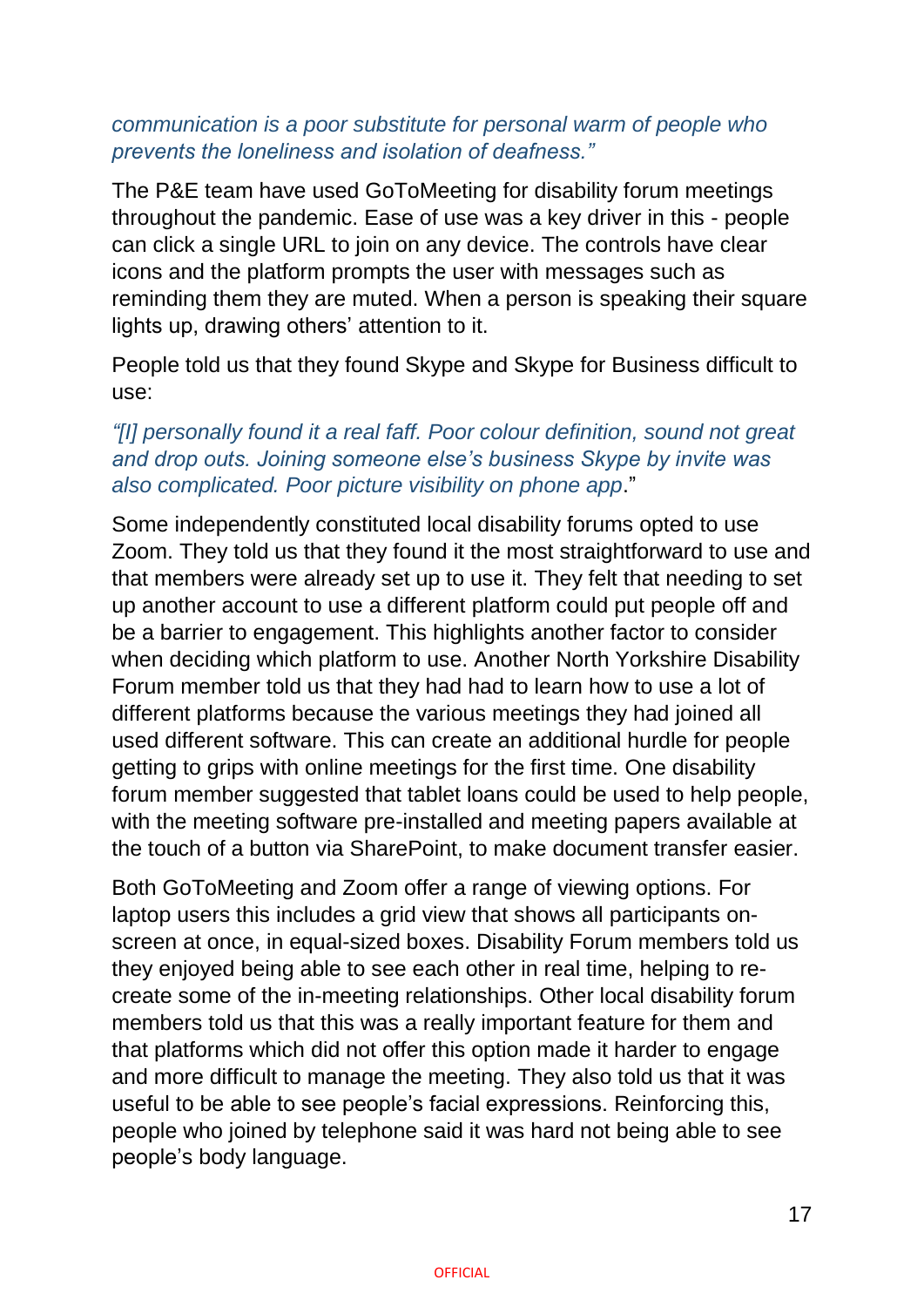However, on GoToMeeting, this function works differently for users of smartphone and tablet devices. Only a small number of participants can be viewed on screen at once. This can make it more difficult for people with hearing loss who need to be able to read speakers' lip patterns, facial expressions and body language. A local disability forum chair also told us it made it difficult to manage the meeting effectively as they could not see people who had their hand up and it was harder to recognise when people had arrived after the meeting had started. They told us that they preferred the viewing options on Zoom that allow participants to scroll through people's videos.

The grid layout also helps to address the potential for power imbalances. Skype for Business only shows a few participants on-screen at a time typically those who are speaking—and Microsoft Teams can show some people in larger boxes and others in smaller ones. This can seem to privilege and reinforce dominant voices, and side-line people with limited speech.

In addition, in some platforms the boxes move around on the screen depending on who is speaking, which can be confusing for some participants.

At the same time, some people told us they found lots of people on screen visually overwhelming, so it is key to ensure that participants can understand the different viewing options and select what works best for them. Some people preferred to turn their camera off. Other people told us that it can be harder to engage when you cannot see people and it can make it more difficult for people who need to lip read. As with inperson meetings, it is key to understand and consider how you can best balance differing access needs.

Alongside selecting the right platform, it is important to review the meeting rules to ensure everyone has opportunity to contribute and to help make the meeting accessible to everyone. For example, we were told that for people with hearing loss and who rely on lip-reading it is very important that only one person speaks at a time, as it can be frustrating if people speak over each other.

Safeguarding and security also need reviewing. For example, private messaging can be useful to keep meetings running smoothly, including supporting the Chair, but it can effectively create a "closed room" for conversations. When configuring online meeting settings it is also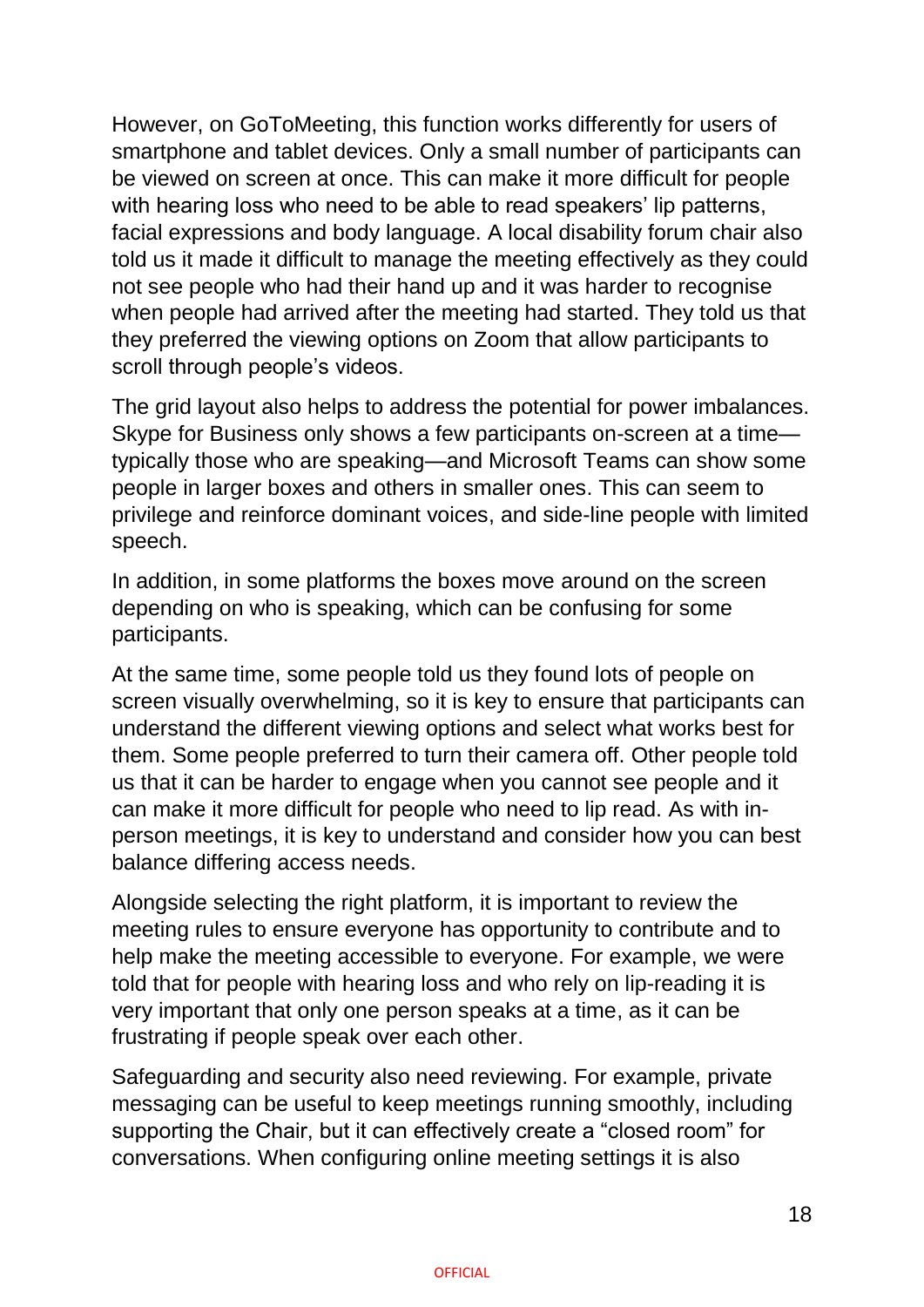important to strike a balance between security and accessibility. It might make it more secure to have a password and to change the meeting ID each time. However, it also makes it less accessible, particularly for people with sight loss, a learning disability or learning difficulties like dyslexia.

When looking for an accessible platform back in March 2020, we were aware of concerns about the security of some platforms, and considered this when selecting GoToMeeting.

# **Top Tips for effective online meetings**

- **Do your research.** Find out what participants' needs are and, wherever possible, select the platform that best meets them. If you need partners from other organisations to join, check if they have any restrictions on which platforms they are able to access.
- **Number of participants**. If you have too many people present it will be difficult to manage the meeting so that everyone can contribute. The ideal number will depend on the type of meeting but, generally, we would recommend a maximum of 15-20 people for working meetings with active discussion.
- **Meeting length.** People can tire quicker than in face-to-face meetings so do not make meetings too long. We would recommend an hour and half, or two hours with a break, as a maximum.
- **Agenda**. Do not be overambitious about how much you can fit in. It can take longer to get through each issue in online meetings, particularly if there are technological difficulties.
- **Offer a 1-1 practice session before the meeting**—this allows people to get used to the platform and enables you to troubleshoot any problems beforehand. This can require a significant amount of time so ensure you plan accordingly and be prepared to offer follow-up sessions.
- **Ensure that participants are familiar with different features and layouts ahead of the meeting**. This will help people configure the experience to suit them and participate fully.
- **Find out what the platform looks like on different devices.** The screen is often laid out differently on smartphones, tablets and laptops. Being familiar with the various layouts will help you better support people remotely.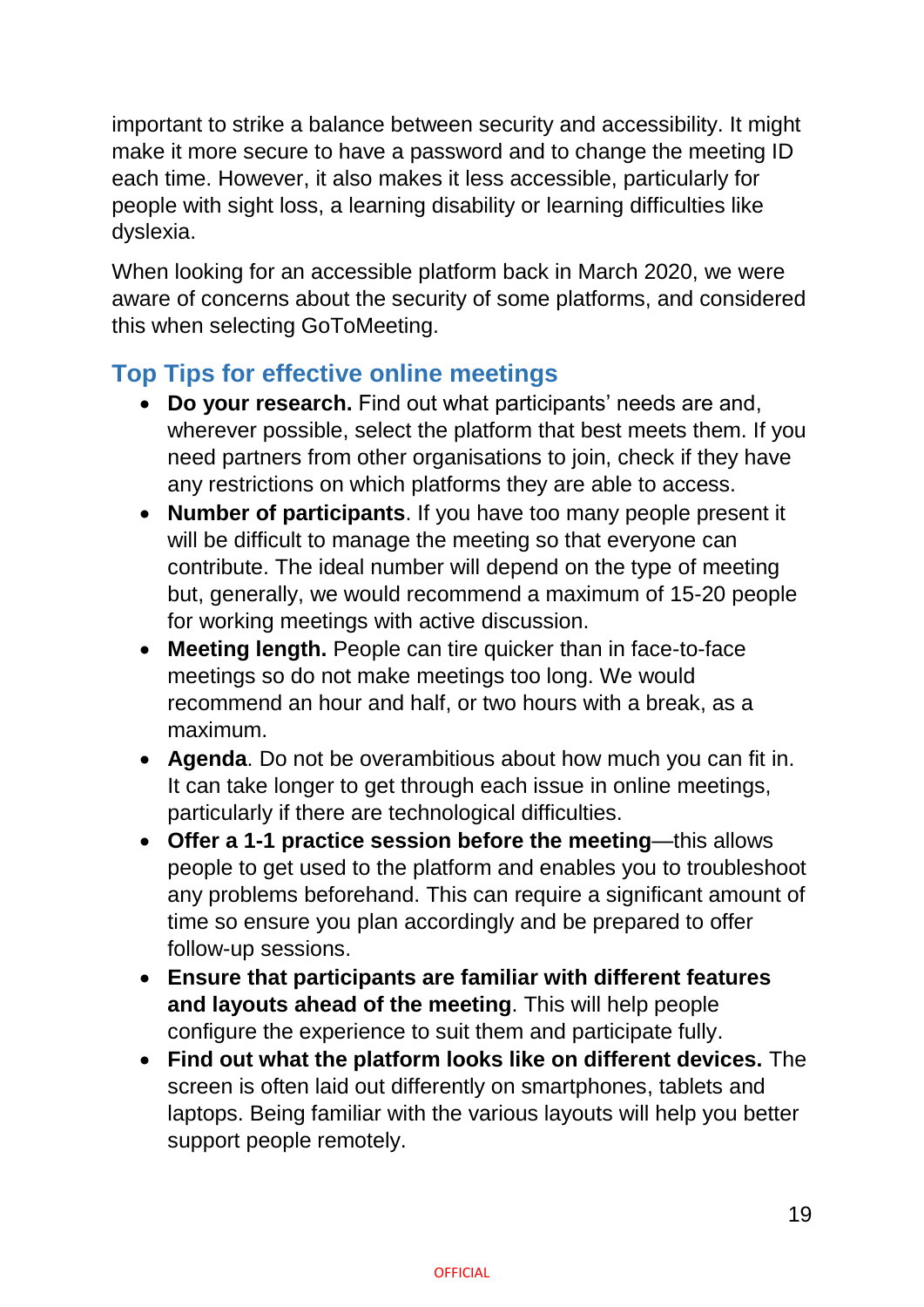- **Provide people with accessible information** let people know how to take part in the meeting, how to use the platform and different functions like the mute button and chat box, and what to do if they have problems.
- **Review your meeting rules** to make sure they allow everyone to have their say.
- **Remind people to use the mute button when they are not talking**. This is especially important to improve the sound quality for people with hearing loss.
- **Encourage people to participate by using the chat box as well as by speaking**. Make sure that someone is keeping an eye on the chat box and can feed this into the meeting as well as the minutes.
- **Consider safeguarding**. Set ground rules about how to use the messaging function and ensure that the meeting organiser always checks the chat log after the meeting.
- **Open the meeting room 10-15 minutes before the meeting starts**. Encourage people to join early so they can resolve issues and get settled.
- **Make sure people have a contact number for the meeting organiser in case of problems**.
- **Support phone participants** remember they cannot see who else is in the meeting or anything being shared on screen and they cannot read the chat box.
- **Offer people different ways to signal that they would like to speak** – not everyone can raise their hand, including people who are joining by phone.
- **Be aware that sharing documents on screen can reduce accessibility for some participants** – keep the use of presentations to a minimum.

# **Conclusions**

Feedback from forum members and self-advocates highlights a range of positives from online engagement activities. For some people, the lack of travel improved accessibility and led to increased participation in local, national and international activities. Self-advocates felt proud of developing new skills and, at a time when people's routines were disrupted and face-to-face contact has been limited, access to online activities has helped support some people's mental wellbeing—though it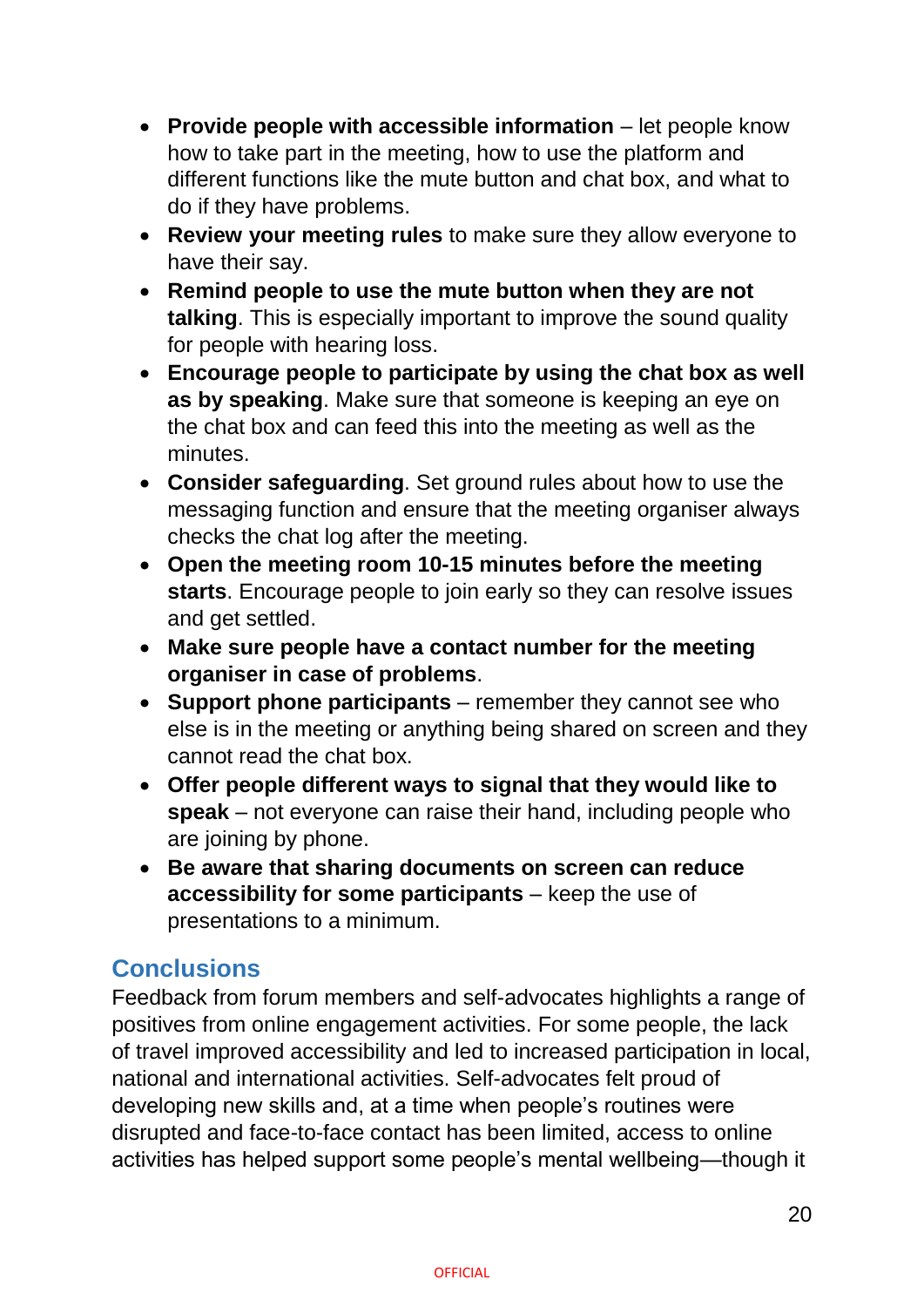should be noted many people told us how much they missed meeting face-to-face.

However, disabled people continue to face a range of digital exclusion and accessibility challenges with online engagement. Barriers such as affordability disproportionately affect disabled people, while issues such as poor connectivity have accessibility impacts. Self-advocates in particular told us it was important to have support from service providers to get online and that they wanted accessible information to help develop their digital skills.

Careful planning is required to ensure that online meetings consider and address the accessibility needs of all participants. This includes not only selecting the most appropriate platform for the audience, but reviewing meeting rules to ensure they work for everyone in this new format.

Below we have made a number of key recommendations that North Yorkshire County Council may wish to consider as part of its ongoing work to improve digital inclusion and accessibility.

Recognising that there is much good work already underway, North Yorkshire County Council and other providers to consider any new or additional actions required to enable the following:

- Digital inclusion training is accessible to disabled people, including ensuring that the staff/volunteers who deliver it have the skills to support people with a range of disabilities.
- Digital skills are included in skills development and transition for young people with SEND.
- Accessible information is made available to help people to understand how to stay safe online and colleagues who support people are aware and make use of it.
- Guidance is made available to providers and individuals about supporting people to safely access technology and online content, including enabling people to have choice and control in use of technology.
- Information, advice, quidance and training is available to people about managing data and choosing and switching broadband or mobile data providers.
- People can access opportunities to try out different technologies and devices.